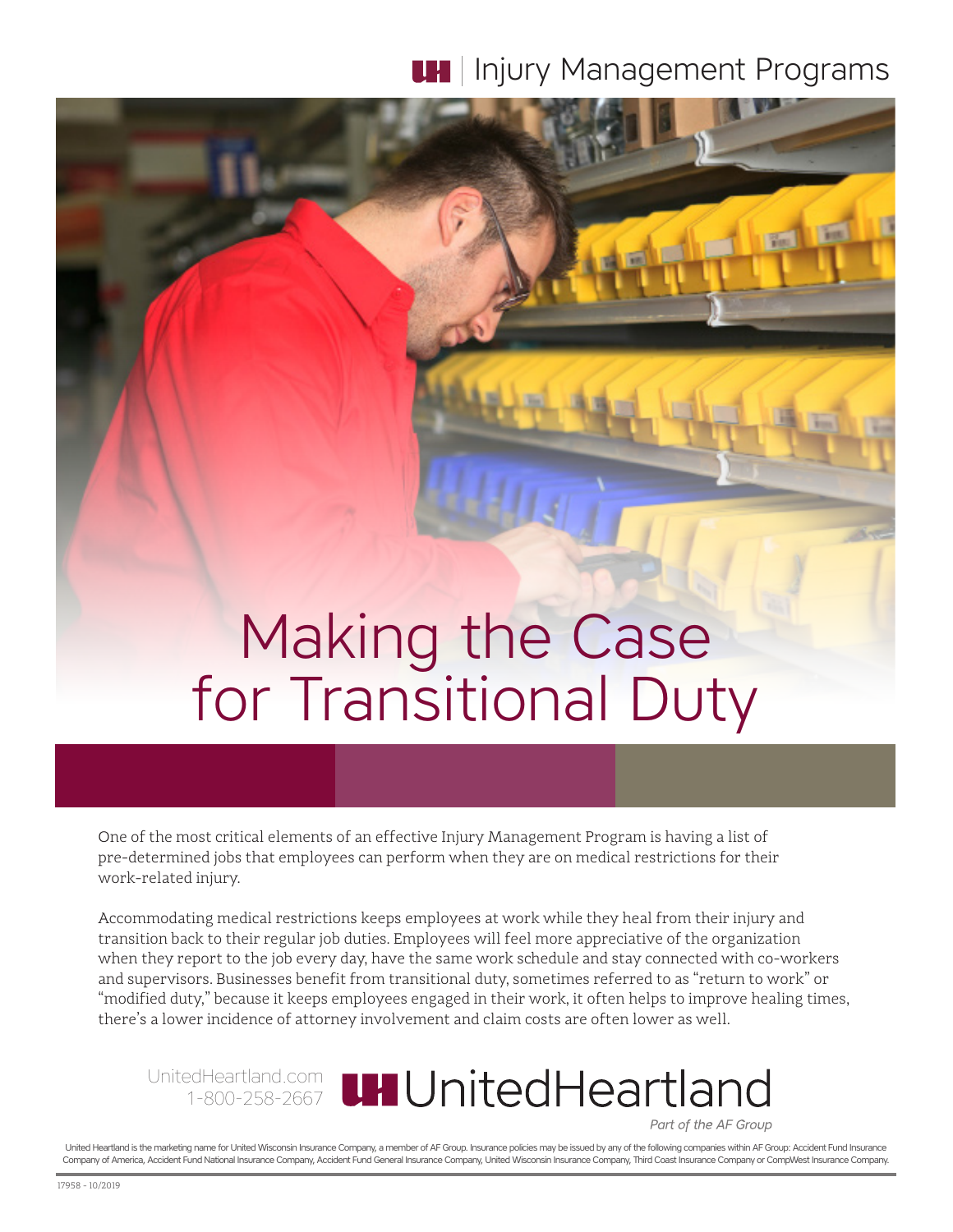#### Overcoming Common Myths and Resistance to Transitional Duty Work

Employers often provide many reasons why they have chosen not to accommodate employees with medical restrictions due to work injuries. Here are some of the most common ones and responses that can help to defuse them:

# "We are a small employer. We can't afford to create new jobs."

We work with many smaller employers who accommodate medical restrictions. Remember that transitional work is "temporary" and not a new permanent job. As medical treatment progresses, the medical provider will update the medical restrictions allowing the individual to perform more duties.

# "Employees on restrictions might harm themselves making their injury worse."

The medical provider will provide guidelines on what the physical restrictions are and guidelines that need to be followed. Employers need to enforce these restrictions to avoid risk of future injury. Our experience indicates that employees heal faster when they remain at work and stay connected to their employer, colleagues and work environment.

# "We don't have any light duty jobs at our company."

Developing a pre-determined list of potential transitional duty jobs takes the headache out of finding transitional duty jobs when employees return from a medical provider with medical restrictions. Our loss control staff can assist by touring your workplace and helping create a list of jobs that can be used to accommodate typical medical restrictions. Often supervisors have a host of jobs or projects they always have wanted to get done, but never have the time or staffing to accomplish; these can be placed onto the job bank list.

# "The injured employee may not be able to transition into an office setting to do the modified work job tasks."

Our system looks to keep the employee at or near their regular job as the first option. Often a job consists of various job tasks, some of which could be done by the employee on a temporary basis while they heal. Frequently called "light," "alternative," "transitional" or "modified duty" programs, the common goal of each is to accommodate the restrictions so that the employee can remain at work sharing the experience and knowledge, keep the employee in their normal routine and control claims costs. When developing job task lists, we will look first to the job tasks of their regular job that they can still perform, and then to other jobs or departments if needed. It's a system that incrementally transitions the employee back to their regular job duties.